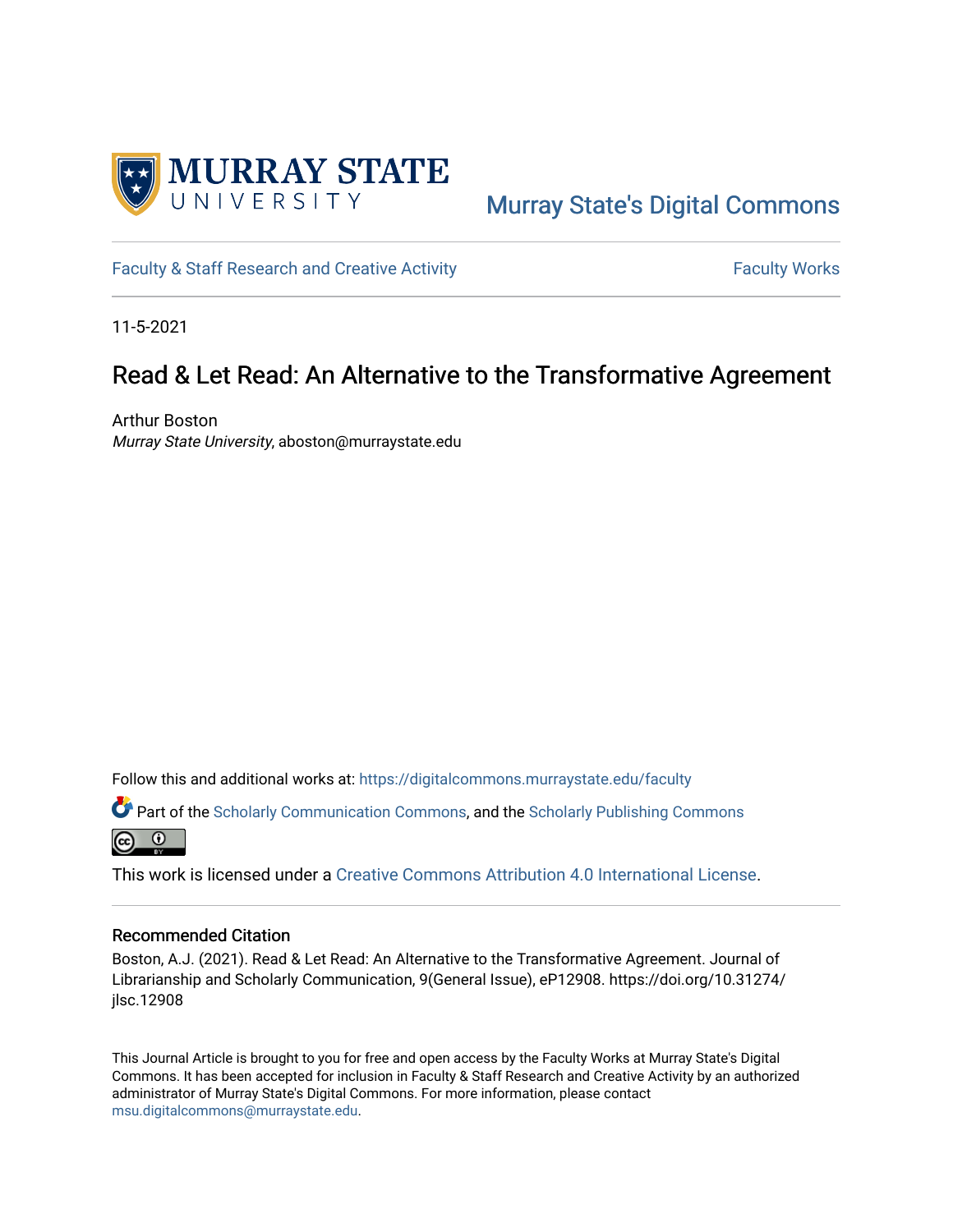

**Volume 9, General Issue (2021)**

# **Read & Let Read: An Alternative to the Transformative Agreement**

Arthur J. Boston

Boston, A.J. (2021). Read & Let Read: An Alternative to the Transformative Agreement. *Journal of Librarianship and Scholarly Communication*, 9(General Issue), eP12908. <https://doi.org/10.31274/jlsc.12908>

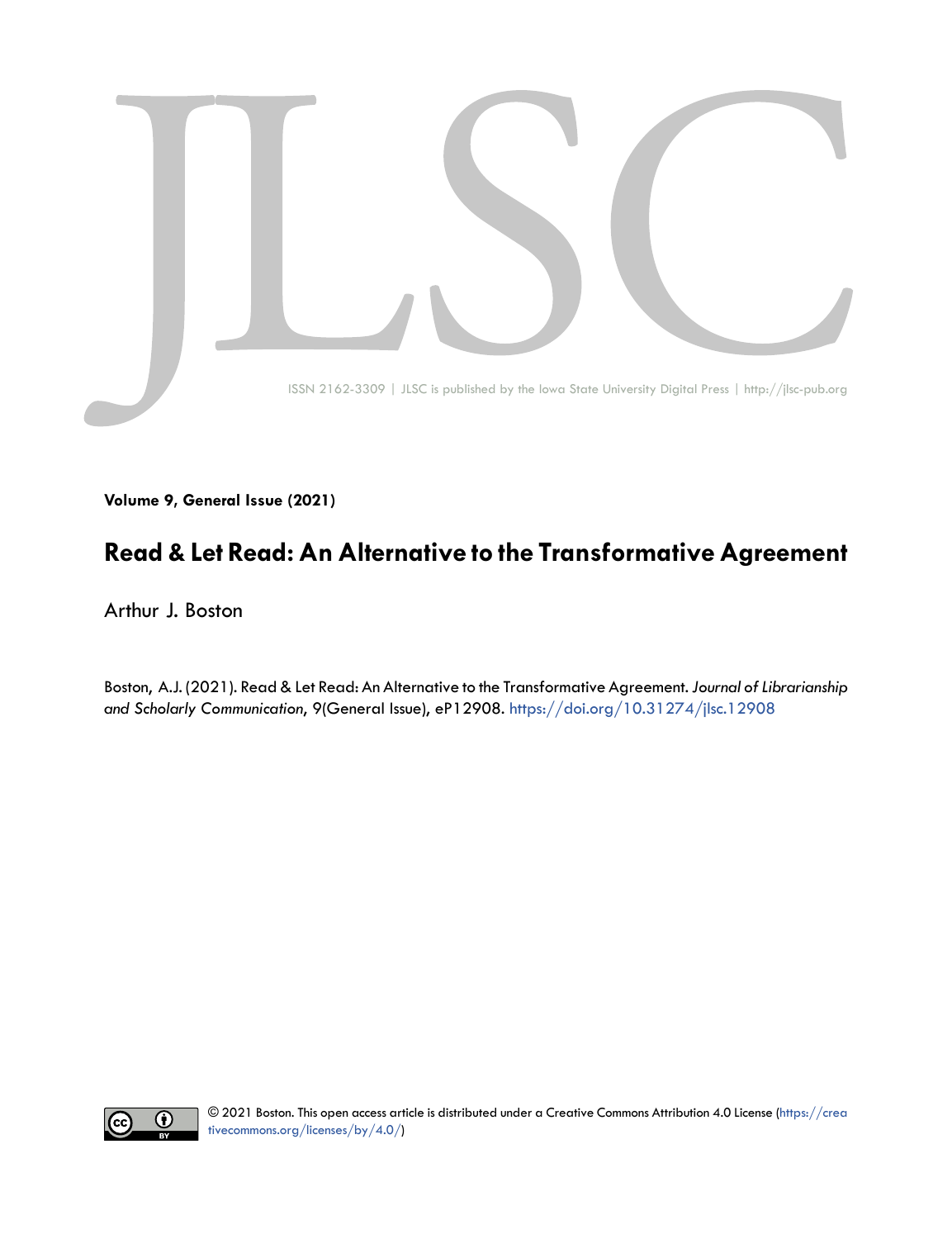# **COMMENTARY**

# Read & Let Read: An Alternative to the Transformative Agreement

## Arthur J. Boston

*Murray State University*

#### **ABSTRACT**

In March 2021, the University of California (UC) and Elsevier announced a new so-called "transformative agreement" that included slightly discounted article processing charges as UC's route to open access in Elsevier journals. Librarians and researchers expressed immediate concern that this deal upheld inequities in the research system. The UC/Elsevier deal, however, is just one of many that include expensive pay-to-publish structures. This commentary proposes an alternative contract between libraries and publishers that would enable wider reading and lower costs, called Read & Let Read. The three main points of a Read & Let Read deal include a half-dollar valuation of individual journal articles, prepayment on a university's estimated usage, and an equal payment made for usage outside of the university. If a Read & Let Read deal were implemented at UC, UC would pay a slightly higher amount of money to Elsevier than they are expected to at present, and they would not flip any articles to open access. Instead, they would contribute toward a more equitably distributed system of scholarly readership.

**Keywords:** Big Deal, transformative agreement, article processing charge, open access

This commentary proposes a model for research institutions/libraries and large commercial publishers to consider adopting as a means of enabling wider access to research articles from subscription journals. This model is called a Read & Let Read deal (R&LR).

R&LR is intended as a direct alternative to the transformative agreement, the "predominant mode for institutional funding of open access publishing," in which libraries shift payment "away from subscription-based reading and towards open access publishing" (p. x; [Hinchliffe,](#page-6-0)  $2020$ ).<sup>1</sup> The principle that informs R&LR is that open access is good but not at any cost, just as paywalls may be a hurdle to readership but not if pre-paid at fair prices.

<sup>&</sup>lt;sup>1</sup> Institutional pay-to-publish models only apply to articles when the "institutional affiliate is the corresponding author" (p. 1; [Ghamandi, 2020\)](#page-6-0), which may be "good for the groups who sign them but bad for the overall system" (p. 2; [Jester, 2021\)](#page-6-0).



<sup>© 2021</sup> Boston. This open access article is distributed under a Creative Commons Attribution 4.0 License [\(https://crea](https://creativecommons.org/licenses/by/4.0/) [tivecommons.org/licenses/by/4.0/](https://creativecommons.org/licenses/by/4.0/))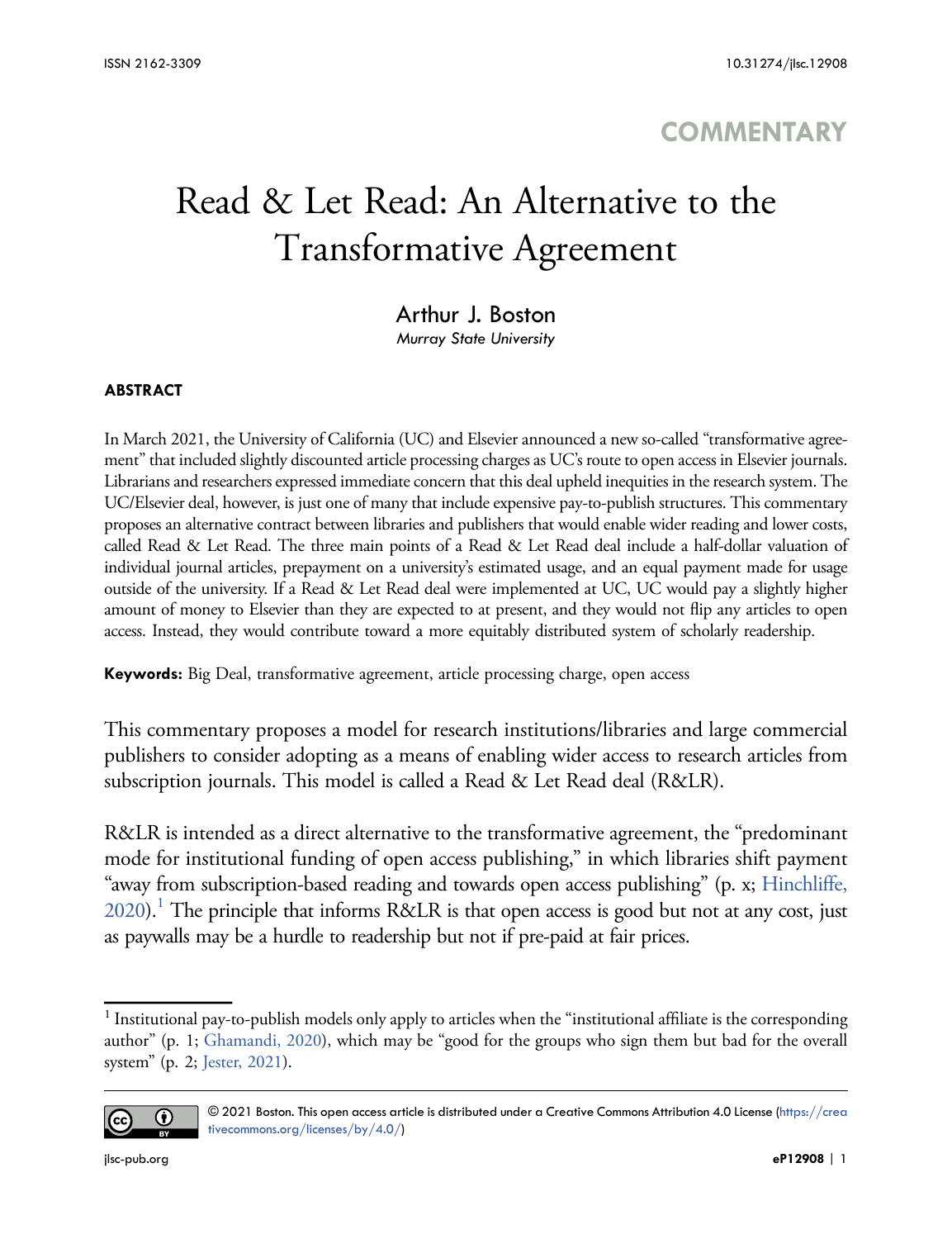In R&LR, payments from research institutions/libraries only go toward subscription-based reading, in a novel way, intended to provide maximum readership for users inside and outside the subscribing institution without necessarily causing loss of revenue to a partnering publisher.

#### **R&LR**

- � **Read:** A research institution/library will prepay a publisher a base amount each year according to the total number of articles that institutional users downloaded during the previous year, multiplied by two, which covers the base amount (as described) plus any additional downloads made above the base amount during the coverage year.
- Let Read: Any downloads unclaimed by the institution during the coverage year are donated in the following year to any user on the Web.
- � **Updated valuation:** All subscription-only articles cost \$0.50 to download.

### **EVERY TITLE**

The publisher will be asked to make their entire portfolio of articles eligible to prepayment at a half-dollar valuation, regardless of the journal. This must be insisted upon so that the institution/library can discontinue participation in mechanisms that may purposefully or incidentally reinforce notions of journal prestige based on a brand or algorithm. Some methodologies may value articles from certain journals at considerably more (or less) than half a dollar, but the institution/library will pay one flat article cost. It will be in the interest of a publisher to provide a wide catalog to maximize the base amount (owing to download volume) for the contracted institution/library.

#### **IN PRACTICE**

To better understand this deal, imagine an R&LR between Elsevier and the University of California (UC) system. RELX (parent company of Elsevier) estimated that UC researchers download over 11 million Elsevier articles per year [\(Marti, 2019\)](#page-6-0). Some hold skepticism of publisher-provided download metrics [\(Wood-Doughty, 2019](#page-6-0)), but, if we use this figure for the sake of argument, we come up with a total package of \$11 million,<sup>2</sup> which would buy 11 million article downloads for UC researchers during the next year<sup>3</sup> plus 11 million downloads for anyone on the Web during the following year. $^4$ 

<sup>2</sup> Based on 11 million downloads (per RELX estimates) at a cost of \$0.50 apiece, adding up to a base amount of \$5.5 million. Multiplying this base amount by two, the total deal becomes \$11 million.

<sup>&</sup>lt;sup>3</sup> With access to tap into an additional 11 million downloads, if uses run over the base amount.

<sup>&</sup>lt;sup>4</sup> Subtracting any UC downloads that ran over the base amount in the prior year.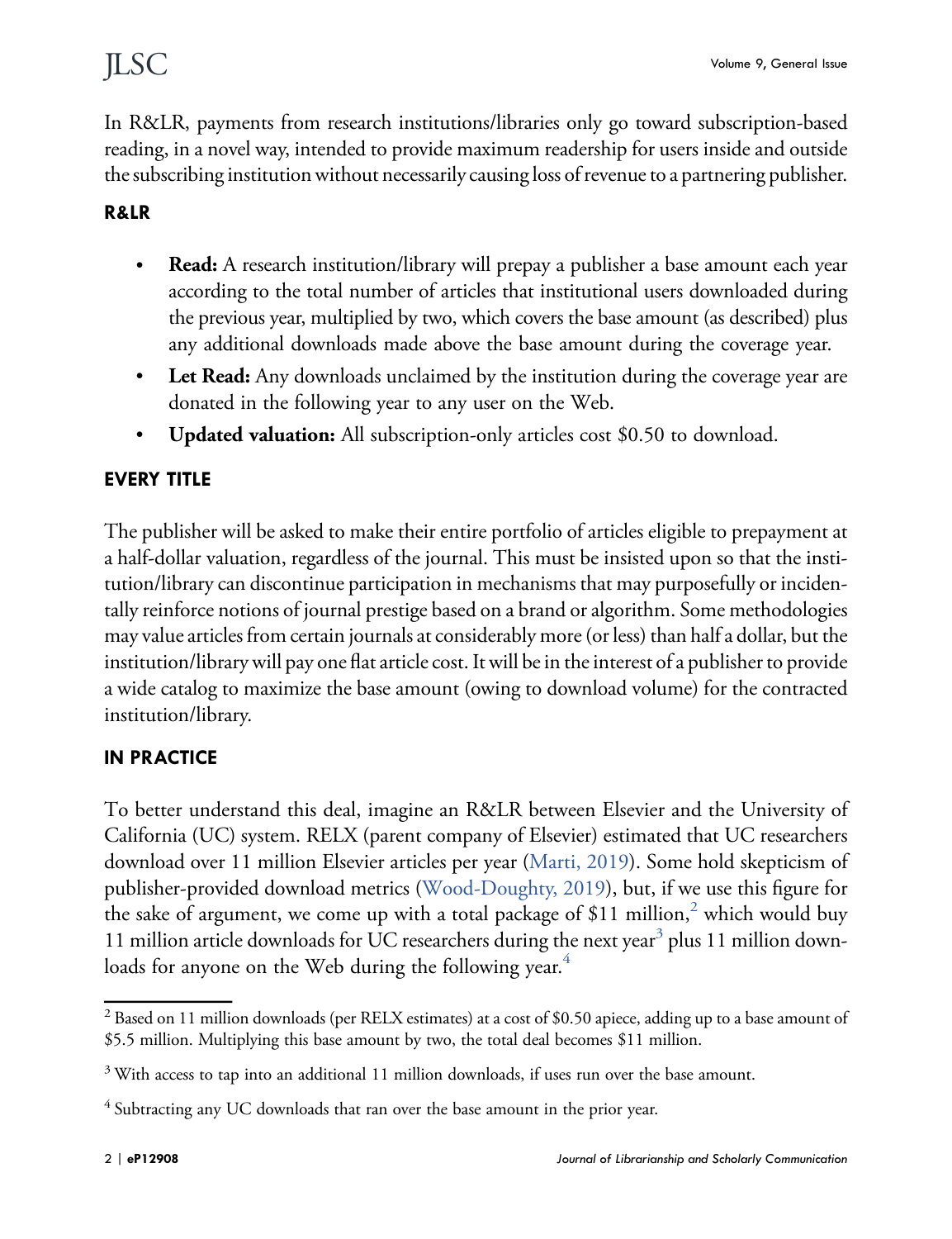#### **IN COMPARISON**

The UC and Elsevier \$10.7 million contract announced in 2021<sup>5</sup> includes a way for UC libraries to subsidize article processing charges (APCs) on UC-authored works at an average cost of \$2,449, according to one estimate [\(Anderson, 2021\)](#page-6-0). If UC swapped this arrangement for an experimental R&LR, they would be asked to pay \$400,000 more than their present deal, flip no articles to open access on the publisher site, and would need to justify to their board of regents why half of a multimillion-dollar contract is not immediately benefitting UC. Where is the upside?

Assume that UC will eventually pay out \$5.5 million on APCs, and then compare what \$5.5 million could buy under each deal in terms of gained reader access outside of the UC firewall:

- **UC and Elsevier 2021:** A total of \$5.5 million spent on \$2,449 APCs opens 2,246 UC-authored articles published by Elsevier to the global scholar system.<sup>6,7</sup>
- **R&LR:** A total of \$5.5 million spent on \$0.50 articles gives global researchers 11 million opportunities to download any Elsevier-published article of their choosing.<sup>8</sup>

In addressing access barriers for global researchers, the 11 million "just-in-time" articles that R&LR buys would be quantitatively more impactful than 2,246 "just-in-case articles" bought under a pay-to-publish model. When researchers download an article through a library or from the Web, they may not care whether it is open access or paid access but rather whether they have any access at all. By creating 11 million annual download opportunities, an institution like UC would ensure a likelihood that every researcher who wanted access to a UC-authored article in an Elsevier title would be able to get it.<sup>9</sup>

A strongpoint for R&LR is cost-efficiency. However, it is certainly possible that a single UC-authored article could be downloaded from Elsevier more than 4,898 times. Under

<sup>7</sup> 2,246 articles represent 9.73% of the 500,000 articles that Elsevier publishes each year ([https://www.elsevier](https://www.elsevier.com/__data/assets/pdf_file/0005/1095953/Fast-Facts.pdf)  [.com/\\_\\_data/assets/pdf\\_file/0005/1095953/Fast-Facts.pdf](https://www.elsevier.com/__data/assets/pdf_file/0005/1095953/Fast-Facts.pdf)).

<sup>8</sup> Because R&LR applies to all articles from a publisher, readership will extend to UC-authored works in which the UC author is not the primary contact, thereby making R&LR of even greater benefit to UC.

<sup>9</sup> Every time a UC author was cited by a global researcher, thanks to the access of R&LR, the UC author would be able to take heart in the fact that the decision to cite was based on merit rather than an inequitable advantage based on the ability of an author or institution to pay an APC.

<sup>5</sup> <https://web.archive.org/web/20210316193706>/[https://osc.universityofcalifornia.edu/uc-publisher-rela](https://osc.universityofcalifornia.edu/uc-publisher-relationships/uc-and-elsevier/)  [tionships/uc-and-elsevier/](https://osc.universityofcalifornia.edu/uc-publisher-relationships/uc-and-elsevier/)

 $6$  5.5 million divided by 2,449 is 2,246, rounded up.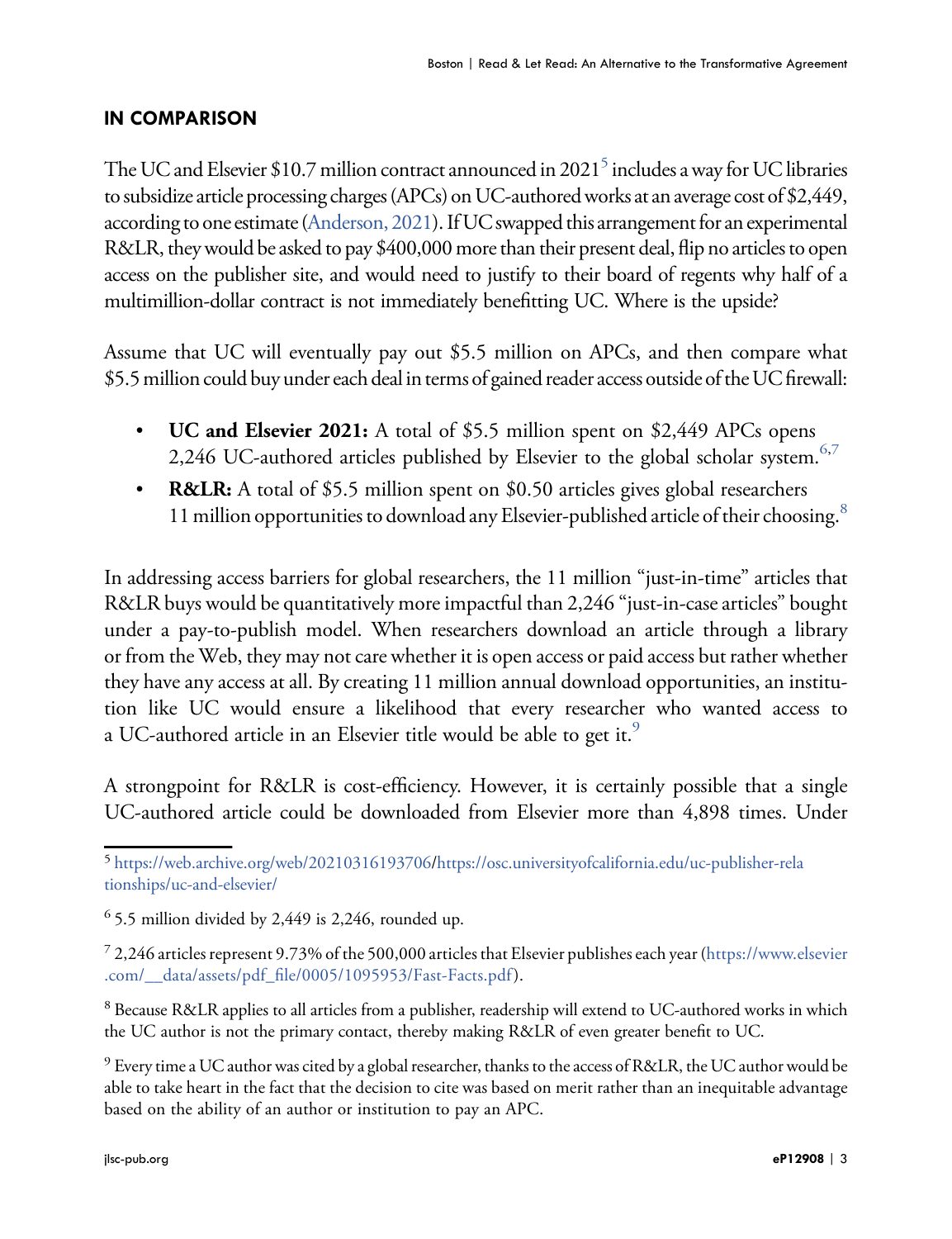the R&LR \$0.50-per-article valuation, if one single UC-authored article were downloaded 4,899 times, UC would effectively pay \$2,449.50, which is more than the \$2,449 article processing fee; in those cases, paying the APC would be the more cost-effective route. But, in order for R&LR to work, the publisher will need to share usage data with the institution that will be making their annual payments based directly on that usage. With this data, the institution could choose to identify which articles appear on trajectory to pass the point of cost-efficiency under R&LR and prioritize those for green open access archival in order to provide a second method of access to the article that would not count toward the R&LR download total.

#### **CONCLUSION**

The benefits of R&LR outweigh those of transformative agreements. Flipping paywalled research to open access research is a noble goal, but paying APCs to do so is an inefficient method toward universal access that ultimately benefits well-resourced institutions, thereby perpetuating inequality in the research system. Flipping paywalled journals to a model in which neither the reader nor the author pays is a positive step, but, as long as scholarship continues to specialize in subdisciplines, commercial publishers will continually initiate new titles to accommodate author demand. Building out new journals on noncommercial infrastructure should be our long-term goal. However, while large numbers of scholars still use commercial publishers, the focus of research institutions/libraries negotiations with such publishers should be on cost efficiency models that create downstream benefits and minimize downstream harms.

Under R&LR, publishers (like Elsevier) could continue to receive a level of income similar to or higher than what they presently enjoy, which should make them amenable to this plan. Researchers affiliated with a subscribing institution (like UC) would be granted all the research articles they want from a partnered publisher without delay, which should keep a participating campus satisfied. Furthermore, researchers not affiliated with a subscribing institution would gain a likelihood of access through one of the (potentially) 11 million prepaid article downloads put onto the Web annually, which addresses the most immediate concerns of global researchers. If 11 million prepaid article downloads would be the result from one R&LR alone, just imagine if there were two. $^{10,11,12}$ 

<sup>&</sup>lt;sup>10</sup> These are just the primary benefits. There may be secondary benefits, such as plugging data leakage lost to piracy, alleviating workloads of interlibrary loan offices, and lessened time explaining journal subscription churn to campuses.

<sup>&</sup>lt;sup>11</sup> To be clear, this model is not under consideration anywhere at the time of writing.

<sup>&</sup>lt;sup>12</sup> The author thanks Kevin Hawkins, University of North Texas, for early feedback.